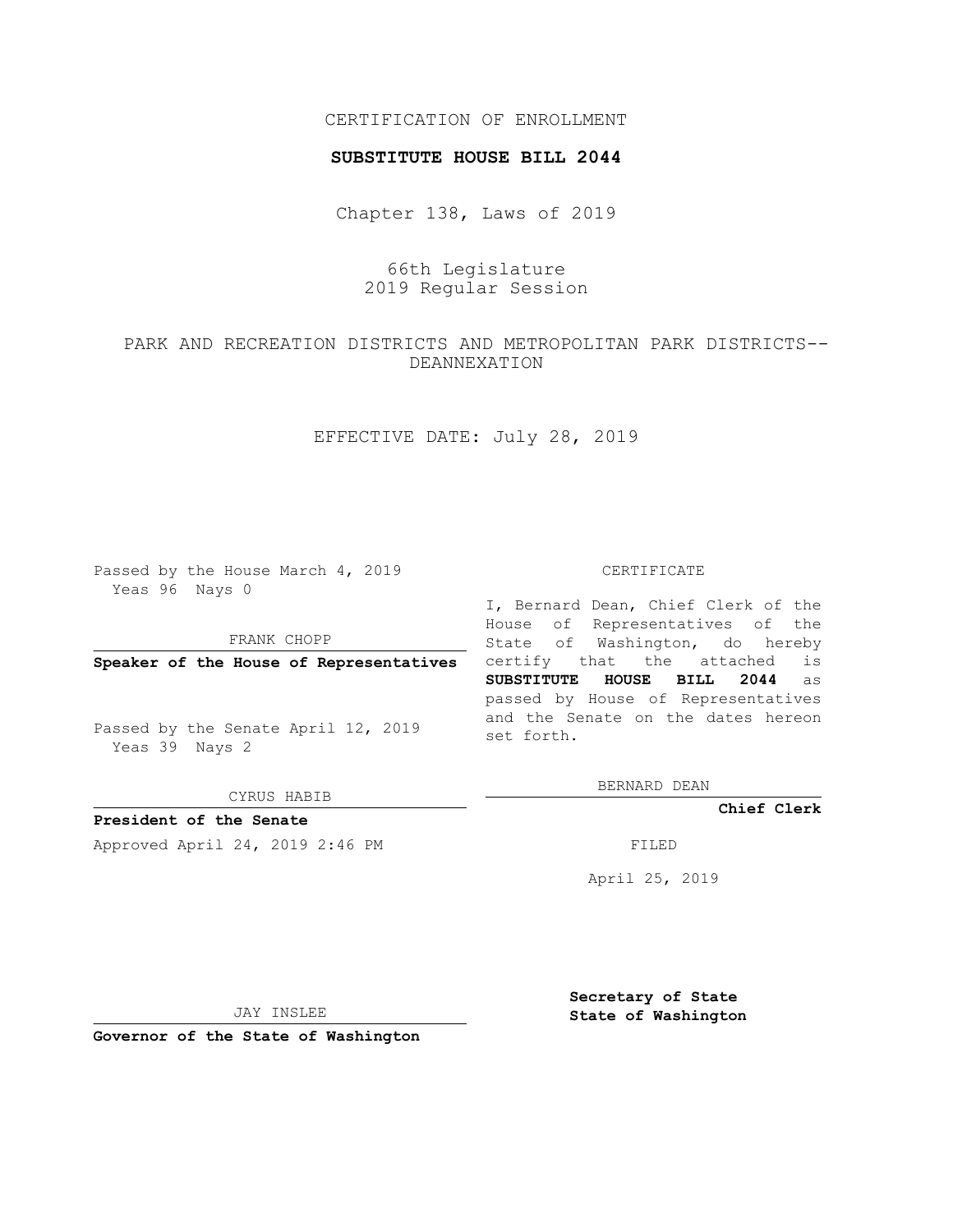### **SUBSTITUTE HOUSE BILL 2044**

Passed Legislature - 2019 Regular Session

**State of Washington 66th Legislature 2019 Regular Session**

**By** House Local Government (originally sponsored by Representatives Senn, Peterson, Pollet, Callan, and Thai)

READ FIRST TIME 02/22/19.

 AN ACT Relating to the deannexation of a portion of land from a park and recreation district or metropolitan park district; amending RCW 36.69.310 and 35.61.310; adding a new section to chapter 36.69 RCW; and adding a new section to chapter 35.61 RCW.

BE IT ENACTED BY THE LEGISLATURE OF THE STATE OF WASHINGTON:

 **Sec. 1.** RCW 36.69.310 and 2005 c 226 s 3 are each amended to 7 read as follows:

 (1)(a) Any park and recreation district formed under the 9 provisions of this chapter may be dissolved in its entirety in the manner provided in chapter 53.48 RCW, relating to port districts.

 (b) In order to facilitate the dissolution of a park and recreation district, such a district may declare its intent to dissolve and may name a successor taxing district. It may transfer any lands, facilities, equipment, other interests in real or personal property, or interests under contracts, leases, or similar agreements to the successor district, and may take all action necessary to enable the successor district to assume any indebtedness of the park and recreation district relating to the transferred property and 19 interests.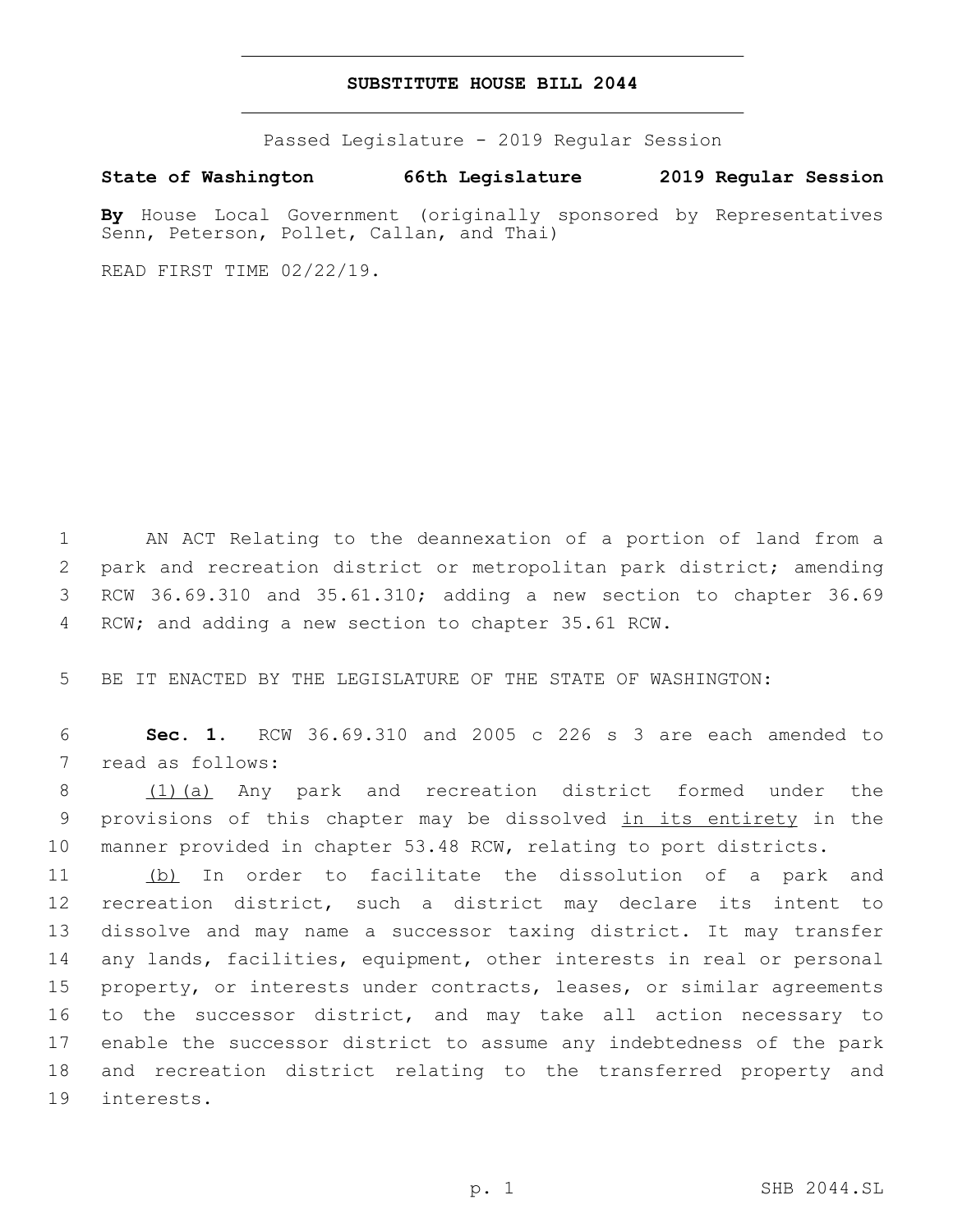(2) A portion of land may be deannexed and withdrawn from a park and recreation district formed under the provisions of this chapter pursuant to section 2 of this act.

 NEW SECTION. **Sec. 2.** A new section is added to chapter 36.69 5 RCW to read as follows:

 (1) As provided in this section, a city, town, or county may withdraw that portion of the city, town, or county from a park and recreation district that was formed under this chapter when:

 (a) The governing body of a district, which is part of the district, adopts a resolution and findings of fact supporting the deannexation of that portion of the city, town, or county, which is 12 part of the district; and the governing body of a city, town, or county, which is part of the district, adopts a resolution and findings of fact supporting the deannexation of that portion of the 15 city, town, or county, which is part of the district;

 (b) Ten percent of the voters of such city or county who voted at the last general election petition the governing officials for such a 18 vote; or

 (c) A district located in a county with a population of two hundred ten thousand or more has not actively carried out any of the special purposes or functions for which it was formed within the preceding consecutive five-year period, in accordance with chapter 23 57.90 RCW.

 (2)(a) After adoption of the resolution approving the deannexation, receipt of a valid petition signed by the requisite number of registered voters, or determination that the district has 27 been inactive in accordance with chapter 57.90 RCW, the governing body of the city, town, or county, which is part of the district, must draft a ballot title, give notice as required by law for ballot measures, and perform other duties as required to put the measure approving or not approving the deannexation before the voters of the city, town, or county, which is part of the district.

 (b) The ballot proposition authorizing the deannexation from a proposed park and recreation district must be submitted to the voters of the district for their approval or rejection at the next general election. The ballot measure is approved if greater than fifty percent of the total persons voting on the ballot measure vote to 38 approve the deannexation.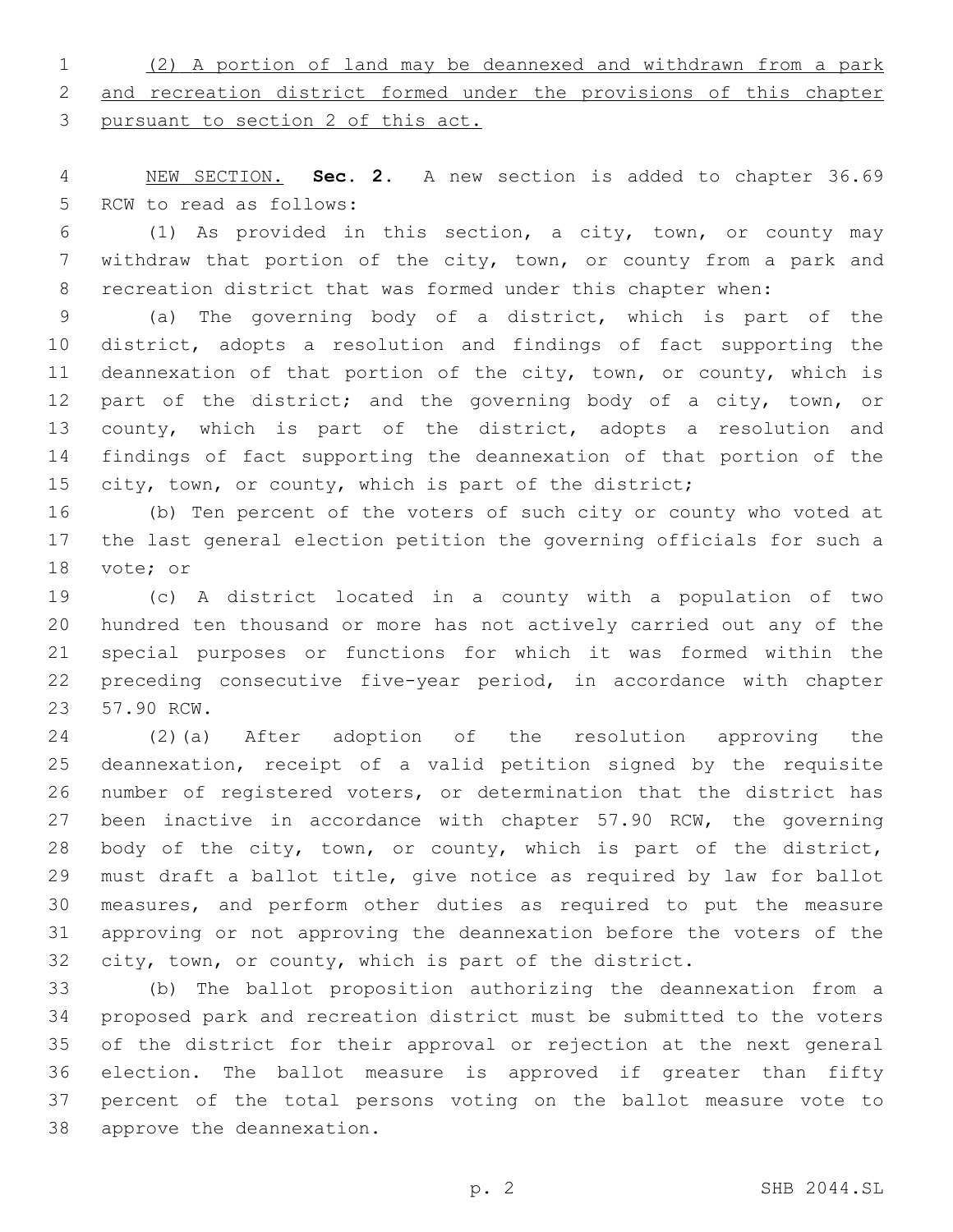(3) The resolution under subsection (1) of this section and the ballot under subsection (2) of this section must set forth the specific land boundaries being deannexed from the district.

 (4) A deannexation under this section is effective at the end of the day on the thirty-first day of December in the year in which the ballot measure under subsection (2) of this section is approved.

 (5) The withdrawal of an area from the boundaries of a park and recreation district does not exempt any property therein from taxation for the purpose of paying the costs of redeeming any indebtedness of the park and recreation district existing at the time 11 of the withdrawal.

 (6)(a) An area that has been withdrawn from the boundaries of a park and recreation district under this section may be reannexed into 14 the park and recreation district upon:

 (i) Adoption of a resolution by the governing body proposing the 16 reannexation; and

 (ii) Adoption of a resolution by the park and recreation district 18 approving the reannexation.

 (b) The reannexation is effective at the end of the day on the thirty-first day of December in the year in which the adoption of the second resolution occurs, but for purposes of establishing boundaries for property tax purposes, the boundaries are established immediately 23 upon the adoption of the second resolution.

 (c) Referendum action on the proposed reannexation may be taken by the voters of the area proposed to be reannexed if a petition calling for a referendum is filed with the park and recreation district, within a thirty-day period after the adoption of the second resolution, which petition has been signed by registered voters of the area proposed to be reannexed equal in number to ten percent of the total number of the registered voters residing in that area.

 (d) If a valid petition signed by the requisite number of registered voters has been so filed, the effect of the resolutions must be held in abeyance and a ballot proposition to authorize the reannexation must be submitted to the voters of the area at the next special election date according to RCW 29A.04.330. Approval of the ballot proposition authorizing the reannexation by a simple majority 37 vote authorizes the reannexation.

 (7) For purposes of this section, "deannex" means to withdraw a specified portion of land from a park and recreation district formed 40 under this chapter.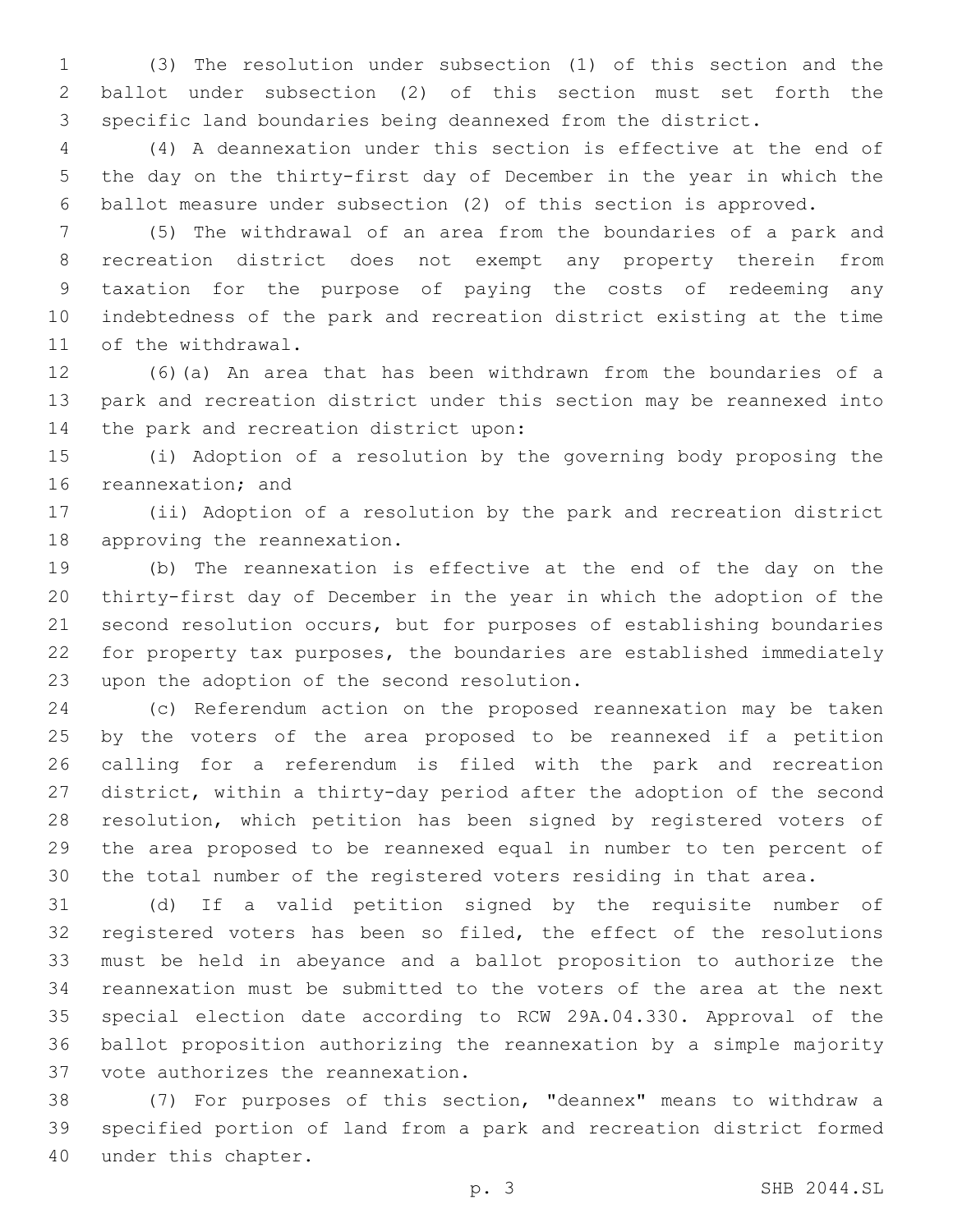**Sec. 3.** RCW 35.61.310 and 1965 c 7 s 35.61.310 are each amended 2 to read as follows:

 A board of commissioners of a metropolitan park district may, upon a majority vote of all its members, dissolve in its entirety any metropolitan park district, prorate the liabilities thereof, and turn over to the city and/or county so much of the district as is 7 respectively located therein, when:

8 (1) Such city and/or county, through its governing officials, agrees to, and petitions for, such dissolution and the assumption of 10 such assets and liabilities  $((f))$  or  $((f))$ 

 (2) Ten percent of the voters of such city and/or county who voted at the last general election petition the governing officials 13 for such a vote.

 NEW SECTION. **Sec. 4.** A new section is added to chapter 35.61 15 RCW to read as follows:

 (1) As provided in this section, a city, town, or county may 17 withdraw that portion of the city, town, or county from a metropolitan park district that was formed under this chapter when:

 (a) The governing body of a district, which is part of the district, adopts a resolution and findings of fact supporting the deannexation of that portion of the city, town, or county, which is part of the district; and the governing body of a city, town, or county, which is part of the district, adopts a resolution and findings of fact supporting the deannexation of that portion of the 25 city, town, or county, which is part of the district;

 (b) Ten percent of the voters of such city or county who voted at the last general election petition the governing officials for such a 28 vote; or

 (c) A district located in a county with a population of two hundred ten thousand or more has not actively carried out any of the special purposes or functions for which it was formed within the 32 preceding consecutive five-year period.

 (2)(a) After adoption of the resolution approving the deannexation, receipt of a valid petition signed by the requisite number of registered voters, or determination that the district has been inactive, the governing body of the city, town, or county, which is part of the district, must draft a ballot title, give notice as required by law for ballot measures, and perform other duties as required to put the measure approving or not approving the

p. 4 SHB 2044.SL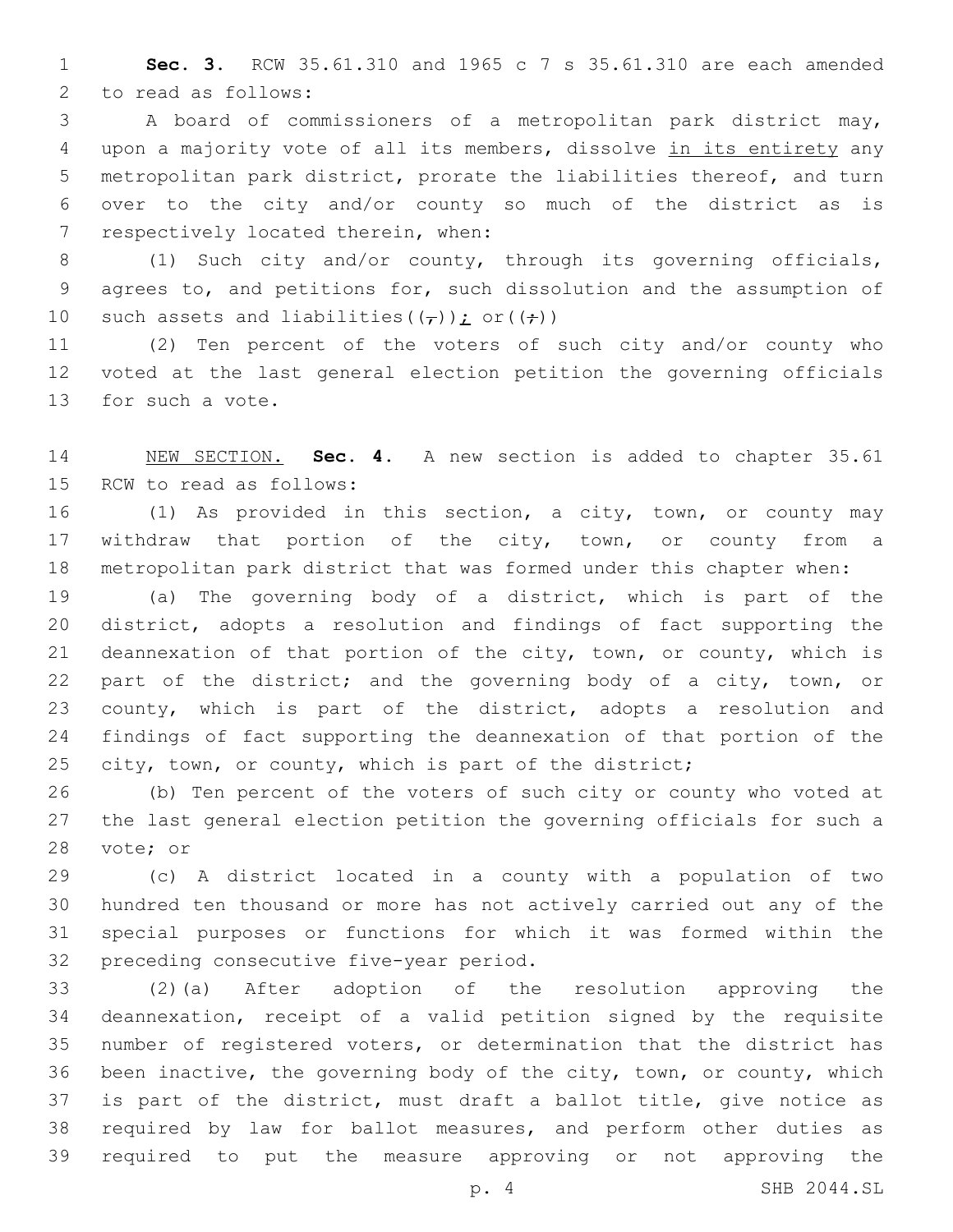deannexation before the voters of the city, town, or county, which is 2 part of the district.

 (b) The ballot proposition authorizing the deannexation from a proposed metropolitan park district must be submitted to the voters of the district for their approval or rejection at the next general election. The ballot measure is approved if greater than fifty percent of the total persons voting on the ballot measure vote to 8 approve the deannexation.

 (3) The resolution under subsection (1) of this section and the ballot under subsection (2) of this section must set forth the specific land boundaries being deannexed from the district.

 (4) A deannexation under this section is effective at the end of the day on the thirty-first day of December in the year in which the ballot measure under subsection (2) of this section is approved.

 (5) The withdrawal of an area from the boundaries of a metropolitan park district does not exempt any property therein from taxation for the purpose of paying the costs of redeeming any indebtedness of the metropolitan park district existing at the time 19 of the withdrawal.

 (6)(a) An area that has been withdrawn from the boundaries of a metropolitan park district under this section may be reannexed into 22 the metropolitan park district upon:

 (i) Adoption of a resolution by the governing body proposing the 24 reannexation; and

 (ii) Adoption of a resolution by the metropolitan park district 26 approving the reannexation.

 (b) The reannexation is effective at the end of the day on the thirty-first day of December in the year in which the adoption of the second resolution occurs, but for purposes of establishing boundaries for property tax purposes, the boundaries are established immediately 31 upon the adoption of the second resolution.

 (c) Referendum action on the proposed reannexation may be taken by the voters of the area proposed to be reannexed if a petition calling for a referendum is filed with the metropolitan park district, within a thirty-day period after the adoption of the second resolution, which petition has been signed by registered voters of the area proposed to be reannexed equal in number to ten percent of the total number of the registered voters residing in that area.

 (d) If a valid petition signed by the requisite number of registered voters has been so filed, the effect of the resolutions